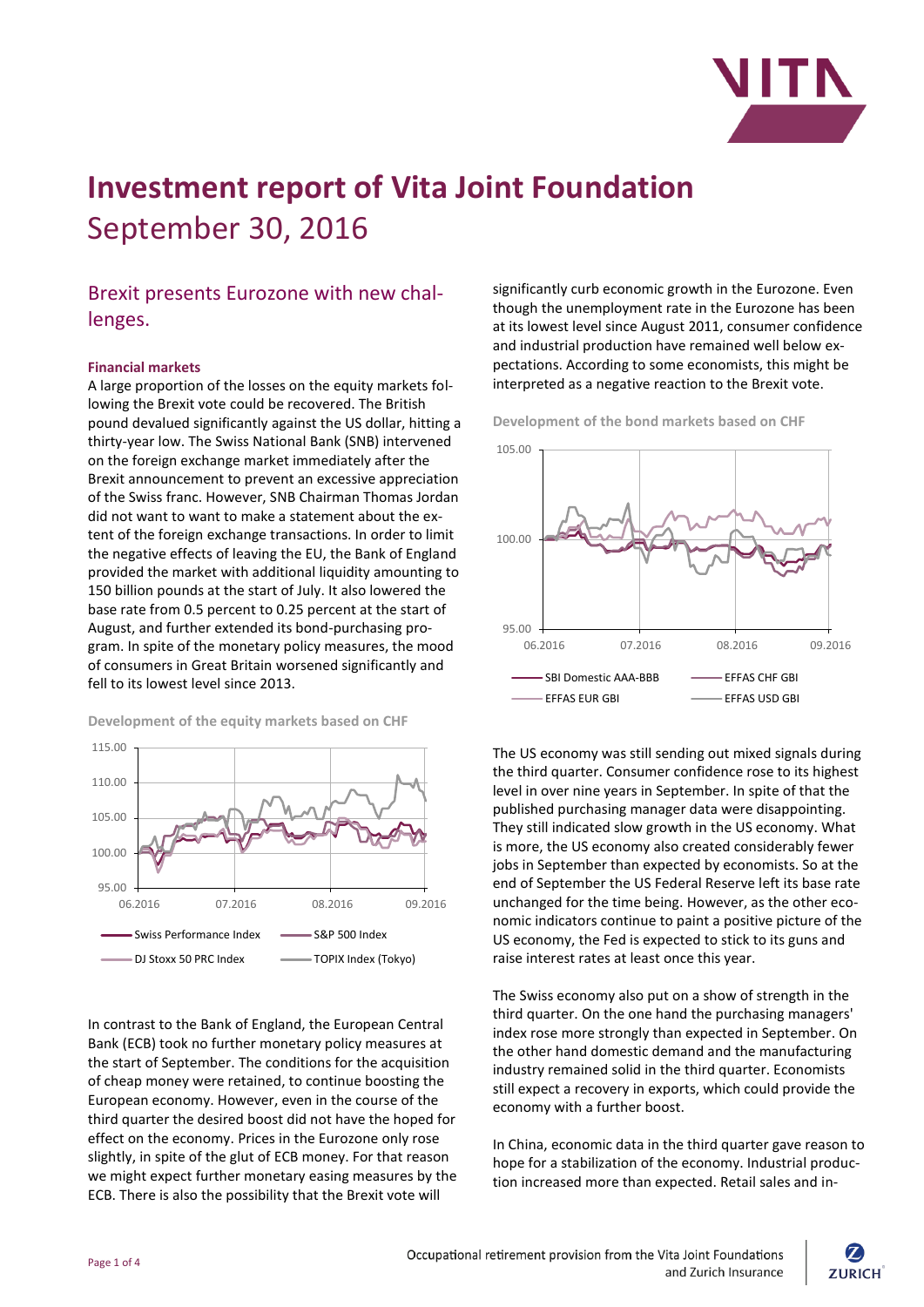vestment also rose significantly compared with the previous year. Imports and exports continued to disappoint, falling faster than expected.

Japan's economy did not see any significant boost in the third quarter either. Once again it was primarily the trade data that were disappointing. Exports were still suffering from the strength of the yen and they dropped considerably in comparison with the previous year. Imports also fell year on year. The Bank of Japan left its base rate unchanged at -0,1 percent at the end of September. Despite that it wants to try again to hold the return on the 10-year government bonds at the current level by means of its securities purchasing program. In spite of the ultralight monetary policy, Japan does not seem to be emerging from deflation. This is also clearly demonstrated by falling consumer prices.

The price for oil has recovered considerably in recent months. Previously it had come under pressure following the Brexit referendum. Falling stocks and a renewed discussion by OPEC about limiting oil production had a positive effect on the oil price.

Measured on the basis of the Swiss Bond Index, the domestic bond markets recorded a drop of 0.25 percent. EUR bonds closed up 1.50 percent. USD bonds ended the quarter down 0.82 percent (all values in CHF).

In this environment, the SMI concluded the quarter up 1.48 percent, the US Dow Jones was up 1.56 percent and the European DJ Eurostoxx50 index gained 5.69 percent (all values in CHF).

On the currency markets, the euro closed with a gain of 0.66% and the US dollar fell by 0.82%. The yen ended the quarter up 1.20 percent (all values against the CHF).

#### **Portfolio return (third quarter)**

After the portfolio was able to catch up for first quarter arrears by the middle of the year, the third quarter of 2016 delivered a positive result of 2.23%. July, and to a lesser extent August, were particularly helpful in this respect. In contrast, the performance in September was no better than zero.

The individual investment categories all finished the quarter in the black.

Equities scored best in the third quarter with 4.80%. They contributed 1.25% to the overall portfolio performance. The returns delivered by the equity sub-segments ranged from 3.39% (European equities) to 9.64% (Japanese equities). As a result of their proportionately heavy weighting, US equities made the biggest contribution with 0.37%.

Similarly emerging market equities, which at 6.68% also had a successful third quarter in 2016, contributed 0.32%.

Bonds finished up for the third quarter in a row this year. With an absolute return of 1.49%, they contributed 0.53% to overall portfolio performance. Corporate bonds and convertible bonds scored considerably better than government bonds.

Global convertible bonds, European and US corporate bonds rose by 4.21%, 2.33% and 1.42% respectively, resulting in contributions to overall portfolio performance of 0.22%, 0.19% and 0.09%. In contrast, Swiss bonds delivered the poorest performance at -0.06%, resulting in practically no contribution.

Real estate (1.44%) and mortgages (0.47%) ended another quarter on a positive note, contributing 0.16% and 0.03% respectively to overall portfolio performance. Once again this quarter, Swiss residential real estate made the greatest contribution among these sub-segments with 0.11%. The top-performing sub-segment was real estate Europe direct with 1.75%, making a 0.02% contribution.

Alternative investments contributed 0.24% to overall portfolio performance this quarter, resulting from an absolute return of 1.25%.

Despite the heterogeneous composition of this investment category, all the sub-segments finished up on the quarter . The bandwidth ranged from 4.09% (Private Equity) to 0.20 (CLO).

The largest positive contribution is attributable to senior secured loans at 0.10%, an increase of 2.24% in absolute terms.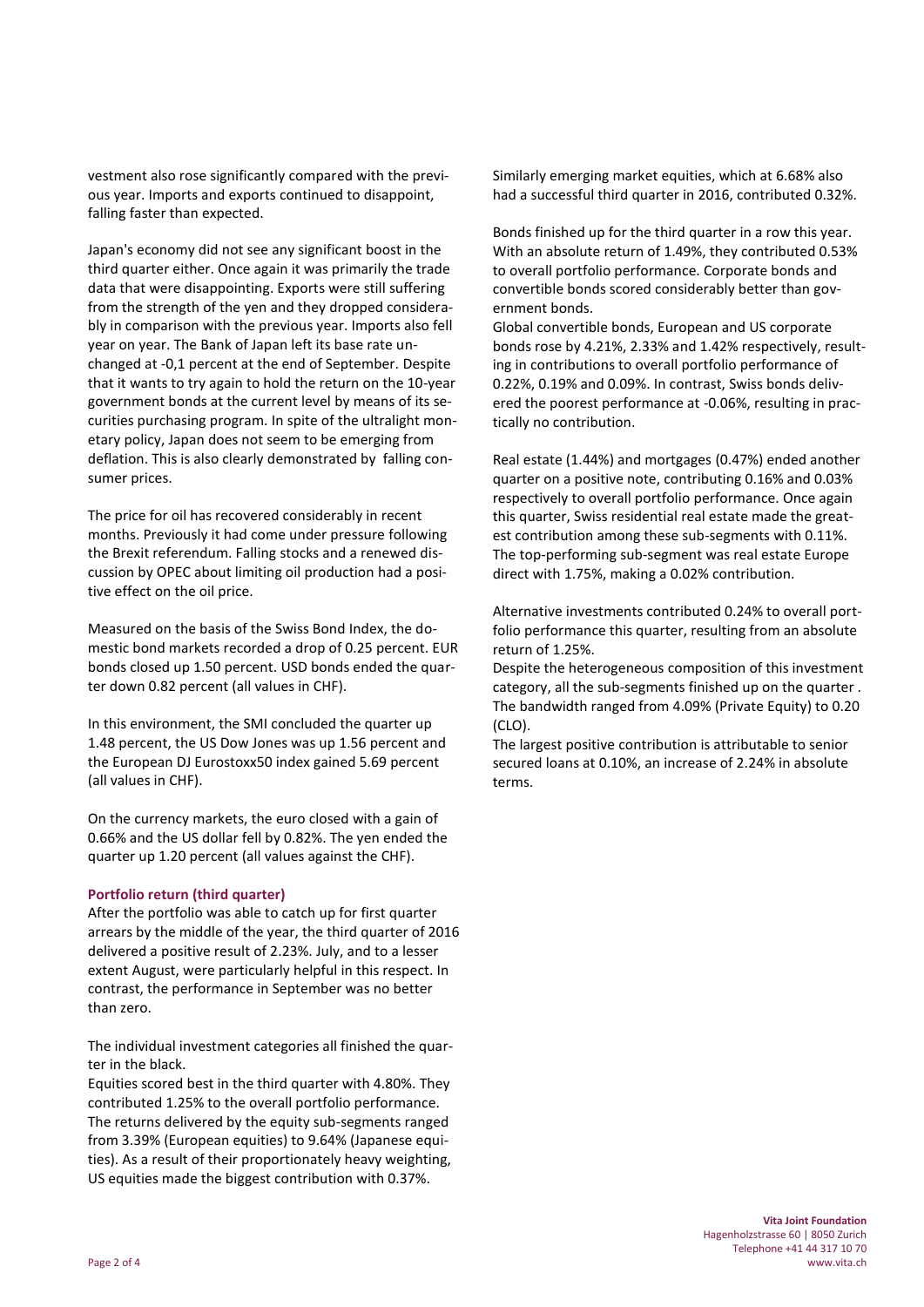|                         | Vita portfolio | <b>Benchmark</b> | Differ-<br>ence |
|-------------------------|----------------|------------------|-----------------|
| First half-year 2016    | 0.18%          | 0.65%            | 0.47%           |
| 07.2016                 | 1.50%          | 1.34%            | 0.16%           |
| 08.2016                 | 0.71%          | 0.74%            | $-0.03%$        |
| 09.2016                 | 0.01%          | $0.00\%$         | 0.01%           |
| Third quarter 2016      | 2.23%          | 2.09%            | 0.15%           |
| <b>Year 2016 (TTWR)</b> | 2.52%          | 2.75%            | $-0.23%$        |
| Year 2016 (MWR net)     | 2.36%          |                  |                 |

**TTWR**: True Time Weighted Rate of Return; portfolio performance disregarding the inflow and outflow of capital during the assessment period; since 2010, this calculation has been based on daily weightings that are geometrically linked.

**MWR**: Money weighted rate of return; portfolio performance taking into account capital inflows and outflows during the assessment period.